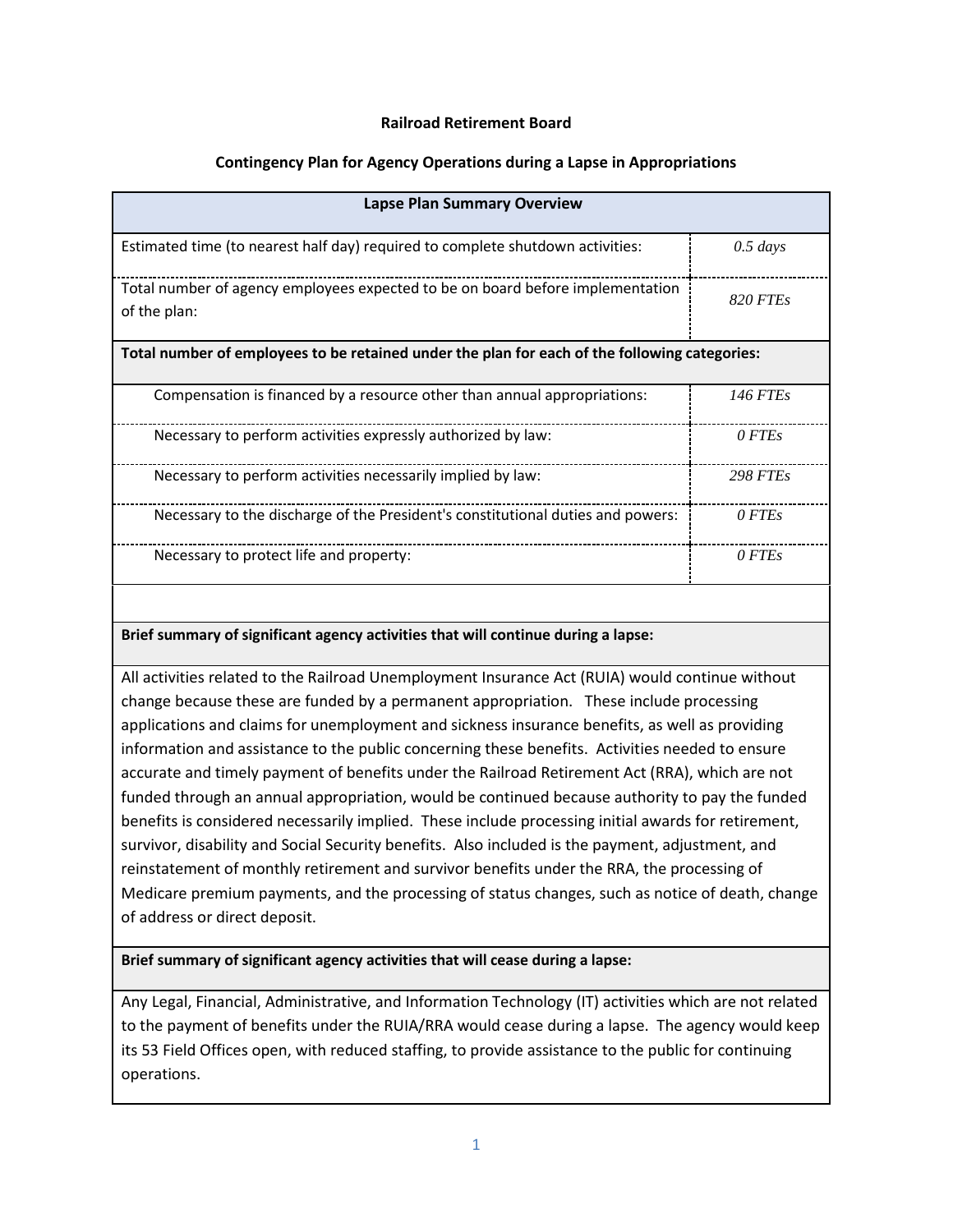This document sets forth the contingency plan of the Railroad Retirement Board (RRB) to continue operations. The plan has been developed in accordance with guidelines contained in OMB Circular No. (RRB) when Congress does not enact regular appropriations, a continuing resolution, or needed supplements, and an interruption of fund availability occurs. This 2019 contingency plan supersedes all prior plans RRB submitted to the Office of Management and Budget (OMB). activities during a potential lapse in Federal appropriations and resulting partial shutdown of agency A-11 Section 124 and the clarifying memorandum from the Office of Management and Budget, M-13-22, dated September 17, 2013. The plan provides for actions to be taken by the Railroad Retirement Board

 obligations are otherwise authorized by law. During a lapse in appropriations, the agency must cease all activities for which annual funding has expired, unless an exception to the Antideficiency Act applies. See January 16, 1981 Opinion from Attorney General Civiletti ("1981 Opinion") and August 16, 1995 ("1995 Memorandum"). Two exceptions apply to the RRB's work: the "wind-down" exception and the "necessary implication" exception. The "wind-down" exception applies to the minimal obligations necessary to close the agency during a lapse in appropriations. See April 25, 1980 Opinion of Attorney General. The "necessary implication" exception allows a limited number of government functions funded through annual appropriations to continue despite a lapse in appropriations because the lawful continuation of other activities necessarily implies that these functions continue as well. See 1981 Administrative expenses under the Railroad Retirement Account (RRA) are appropriated by Congress annually. In the absence of appropriations, the Antideficiency Act (31 U.S.C. 665) prohibits RRB officials from incurring obligations that cannot lawfully be funded from prior appropriations unless such Memorandum for the Director of OMB from the Office of Legal Counsel of the Department of Justice Opinion and 1995 Memorandum.

 Under the foregoing guidance, RRB may incur obligations as necessary for orderly termination of an agency's functions, but is prohibited from making any payment of the obligation until funds are made available. Therefore, with some exceptions, RRB employees must be furloughed during a temporary lapse in appropriations to prevent incurring salary obligations. Moreover, in the event that a lapse in Dual Benefits, may be diminished. appropriation persists beyond thirty days, benefits paid within annual appropriations, such as Vested

 bureau or office which are involved in administering the RUIA. RRB positions allocated to the administration of the Railroad Unemployment Insurance Act (RUIA) are exempt from furlough during a funding lapse because they are financed by other than annual appropriations. Therefore, personnel performing functions in administering the RUIA are not affected by a lapse in appropriations. The fund-split percentages for a particular bureau or office, as set forth in the agency's budget, will be used as a general guide in establishing the number of positions in that

 appropriation, and thus are "authorized by law" to be paid even during a period of a lapse in As noted above, employees engaged in administration of the RRA are not exempt because their position is funded by annual appropriation. RRA benefits are funded through a trust fund, not by an annual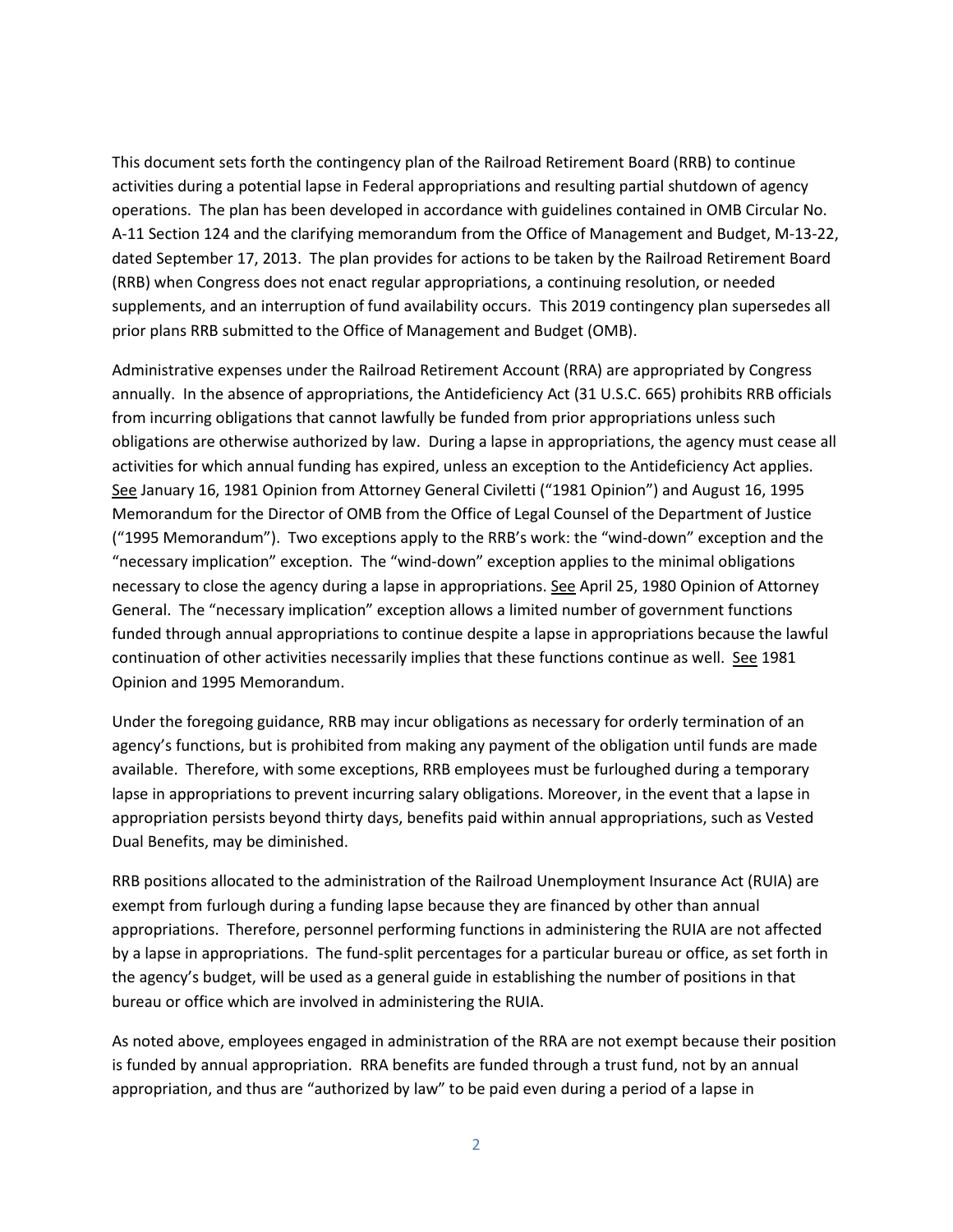appropriations. See 1981 Opinion and 1995 Memorandum. Even though administrative costs of paying appropriation. This conclusion is consistent with the 1981 Opinion and the 1995 Memorandum, which found that the "necessary implication" exception allows the Social Security Administration (SSA) to security benefits. Consequently, certain employees engaged in functions which fall within an exception RRA benefits are paid through an annual appropriation, the lawful payment of RRB benefits necessarily implies that the functions performed in order to issue those payments also continue during a lapse in continue the functions related to making accurate social security payments to the extent of the remaining benefit funding. It is noteworthy in this context that many of the categories of beneficiaries paid under the Railroad Retirement Act (RRA) are the same categories of beneficiaries paid social are "excepted" from furlough.

 In instances where a particular function within an organization is performed by more employees than seniority. The Executive Committee (EC) will be responsible for updating this list as necessary. the number excepted from furlough, the employees who will be retained will be selected on the basis of

When a lapse in appropriations occurs, the following actions will be taken:

- 1. The Director of Administration's office will notify the Council of AFGE Locals in the Board of the lapse in appropriations and the anticipated timetable for furloughs. This transition is not expected to take more than one-half day.
- 2. The Director of Administration will advise employees of the situation surrounding the lapse in appropriations and any other information that is available such as the possible duration of the lapse.
- 3. Notices will be prepared and distributed to employees not exempt from furlough.
- administering the RUIA. The salaries of these employees will continue to be funded. 4. Notices will be prepared and distributed to employees exempt from furlough and involved in
- activities in support of ongoing permanently funded entitlement payments such as RRA beneficiary roll maintenance. The salaries of these employees will be paid when funds are 5. Notices will be prepared and distributed to employees "excepted" from furlough and involved in available.
- 6. The various organizational units will prepare SF-52's (Request for Personnel Action) or mass action lists for their furloughed employees.
- Protection Board appeals information and Unemployment Insurance information will be mailed 7. Necessary documents such as SF-50's (Notification of Personnel Actions), Merit Systems or emailed to furloughed employees as soon as practicable.

Leave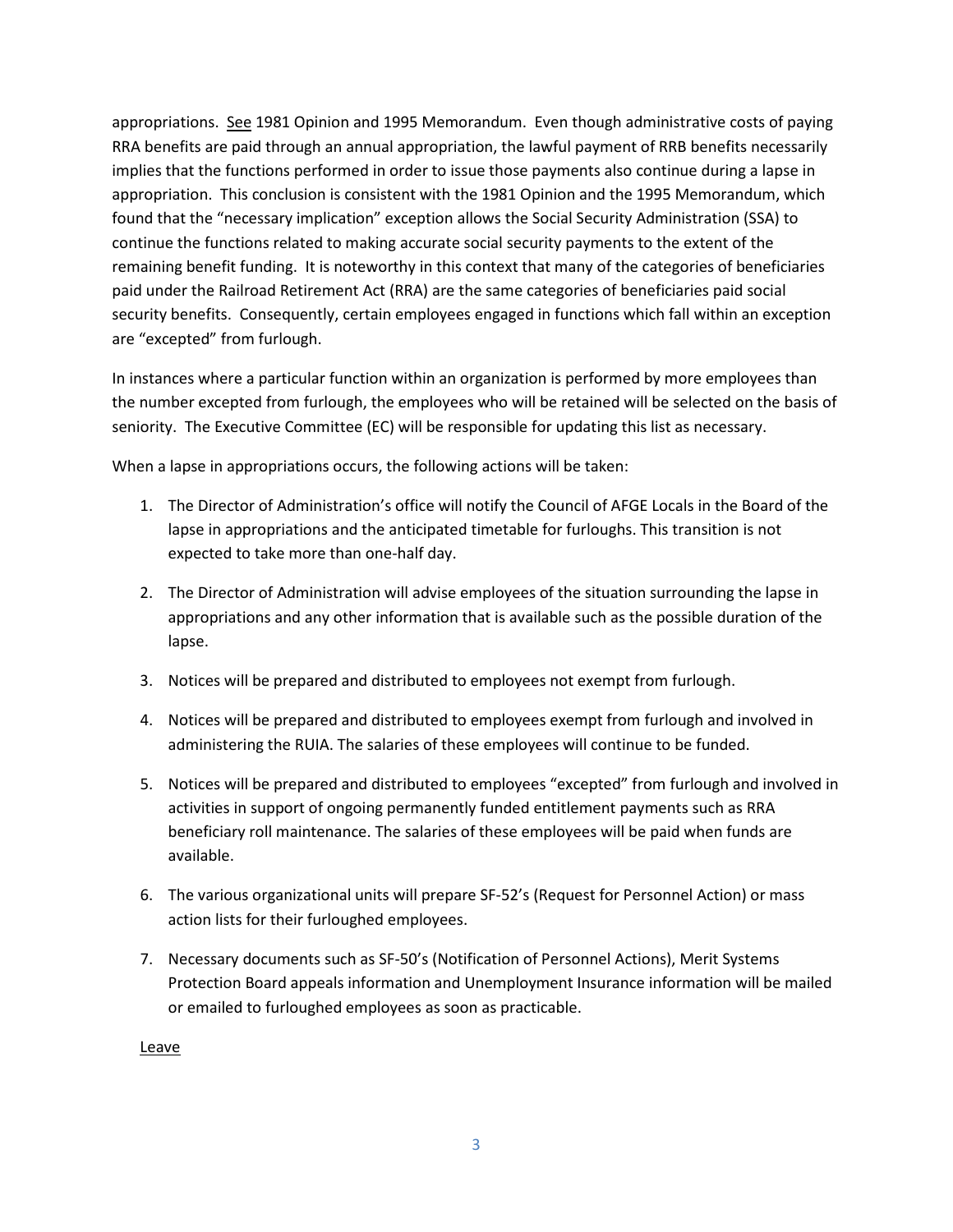Employees exempt from furlough because they are in positions financed by a resource other than annual appropriations such as RUIA, are allowed to schedule and use annual and sick leave according to the normal procedures and regulations.

 Employees "excepted" from furlough, but whose compensation is financed by an annual appropriation such as RRA cannot be in paid leave status. The RRB must take one of the following actions:

(1) cancel any approved paid leave during the furlough and/or deny any new requests for paid leave; or

 (2) furlough the employee for the period of the employee's absence from duty. An agency may subsequently terminate the furlough whenever the employee's services are required for excepted activities.

 If an excepted employee refuses to report for work after being ordered to do so, he or she will be considered absent without leave (AWOL) and may be charged with insubordination.

 subsequently designated as a furlough day will have that leave automatically cancelled because the necessity to furlough supersedes leave rights. Furlough days are non-workdays. Annual, sick, court leave, and leave for bone marrow or organ donation cannot be granted on a non-workday. Employees not excepted from furlough who have requested and been granted paid leave for a day

# Travel

 In the event of a government shutdown, RRB travel is expected to be severely limited. RRB officials will immediately review the status of all employees in travel status. Unless the travel is determined to be necessary, employees in travel status will be recalled. Funding should already be in place to cover the return travel costs.

RRB officials will be responsible for communicating expected actions to travelers. The travel management contractor will not be asked to convey agency instructions.

The RRB will also identify employees scheduled to travel during the expected shutdown duration. RRB officials will review the travel scheduled and determine which should be approved or cancelled.

 approved by a senior official, travelers will be advised to complete travel planning once normal The RRB does not expect new travel reservations to be made during the shut-down. Unless operations resume.

# Work-At-Home

 In general, because of the limited staff available to report for duty during a furlough period, all work at home will be suspended. However, each bureau/office head can extend the work at home privilege on a limited case by case basis if it is determined to be in the agency's best interest.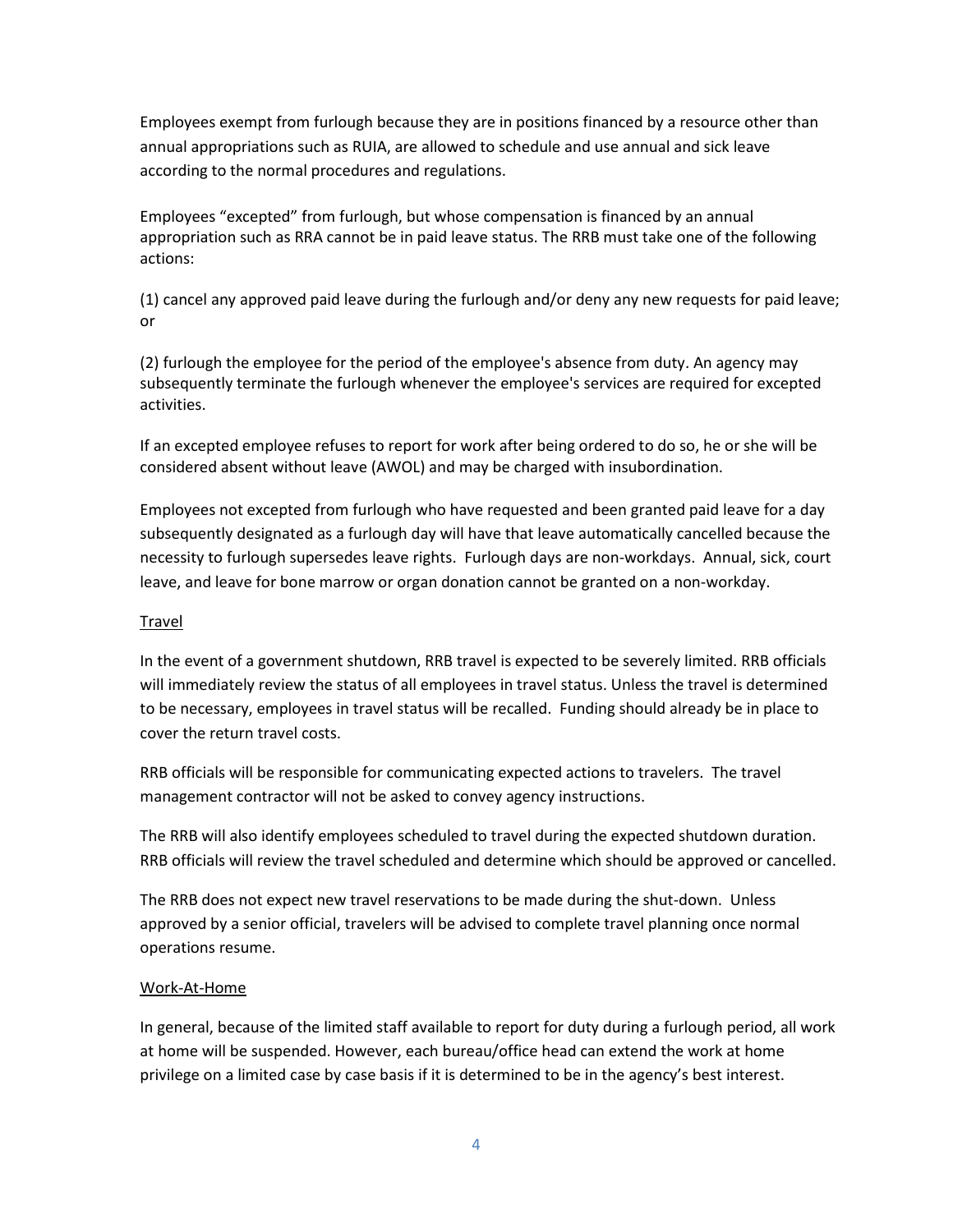#### Variable Work Week

Because of limited staff resources, the regular business work day will be adjusted in the following manner: 1) the normal business work day is limited to 8 hours, 2) the use or accumulation of compensatory time or credit hours will not be permitted. Flextime starting and ending hours will continue to be permitted.

# Government Provided Equipment

All furloughed employees assigned government owned equipment (e.g. computers, laptops, cell phones, etc.) will receive instructions regarding the use of this equipment during a furlough period.

# Volunteer work

The Antideficiency Act prohibits volunteer work by furloughed employees. Supervisors and managers who are not furloughed should monitor their organizational units to make sure that no furloughed employees are working.

#### Media Inquiries

Any inquiries from the news media regarding furloughs or the lapse of appropriations should be referred to Public Affairs.

#### **Contractors**

 continuing projects for the Board is affected by the lapse of appropriations. He/she will then inform any affected contractors of the funding lapse. The contractor can then make an informed decision The Director of Administration will determine if funding for any of the contractors working on as to whether to allow its employees to continue working.

#### Time and Attendance Records

 The Chief Financial Officer will be responsible for issuing instructions for showing furloughs on time and attendance reports.

When appropriations are made available, the following actions will be taken:

- 1. The Director of Administration will notify the Council of AFGE Locals in the Board of the passage of appropriations and provide the Union with information regarding plans to recall furloughed employees.
- other appropriate means of contact. 2. If the full appropriation is passed, all employees will be recalled to work. Recall of furloughed employees will be handled using the Employee Notification System (ENS) or
- be made by the EC as to which positions will be retained and the Union will be notified. Any 3. If the appropriation is passed at a reduced level, a decision based on available funding will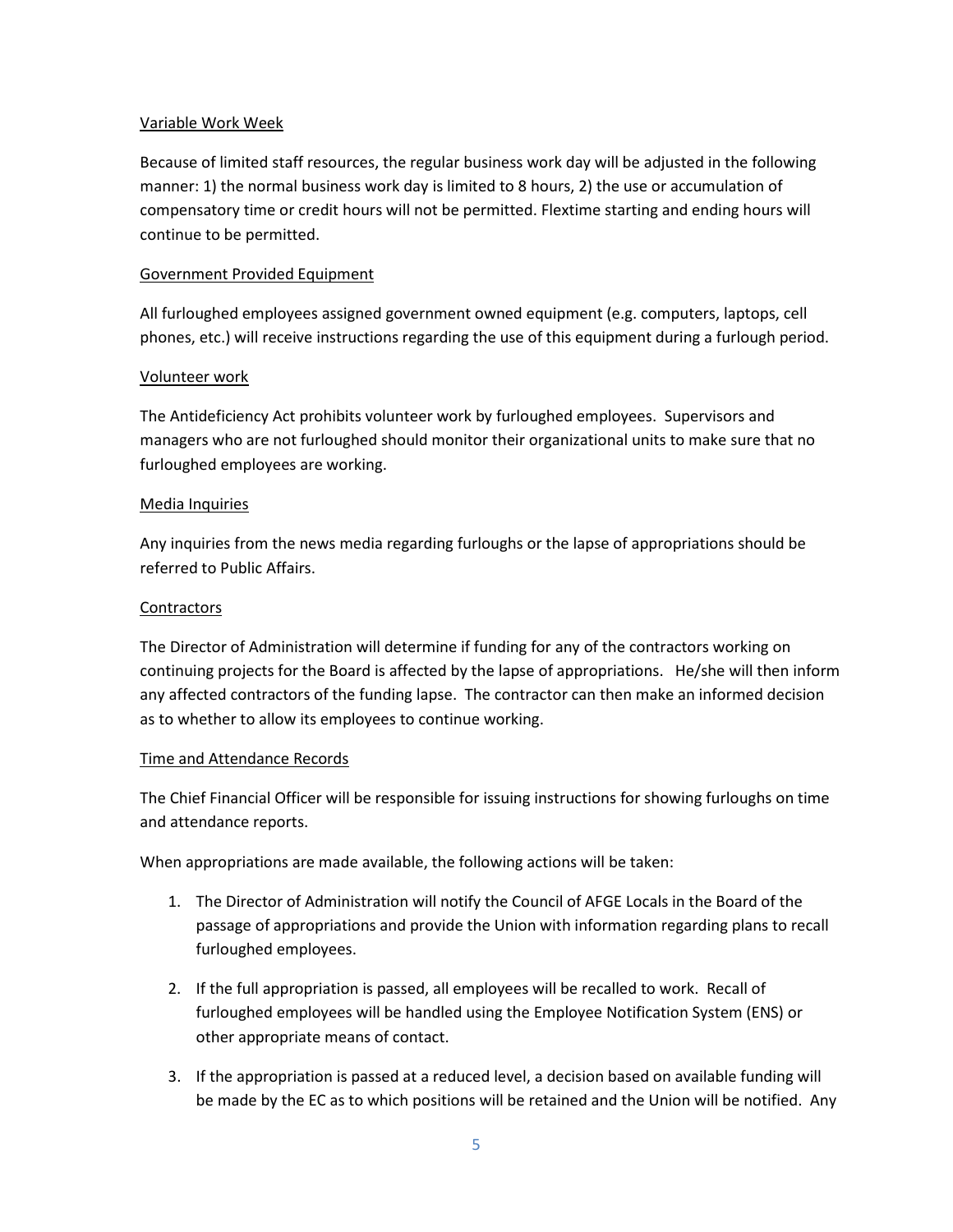according to government-wide, as well as the RRB's, reduction-in-force procedures.<br>Summary of Impacted Operations reduction-in-force necessary because of reduced appropriations will be conducted

of an annual appropriations bill, or operations for which authority is considered "necessarily implied."<br>During this time, the agency would keep its field offices open, with reduced staffing, to provide assistance to the public for continuing operations. In the event of a shutdown, the RRB would continue to provide services that do not require enactment

# assistance to the public for continuing operations.<br>Operations which would continue without change:

- without change because these are funded by a permanent appropriation. These include: • All activities related to the Railroad Unemployment Insurance Act (RUIA) would continue
	- o Processing applications and claims for unemployment benefits,
	- o Processing applications and claims for sickness insurance benefits, and
	- o Providing information and assistance to the public concerning these benefits.
- continued because authority to pay the funded benefits is considered necessarily implied.<br>These include: • Activities needed to ensure accurate and timely payment of benefits under the Railroad Retirement Act (RRA), which are not funded through an annual appropriation, would be
	- $\circ$  Processing initial awards for retirement, survivor, disability and Social Security benefits.
	- o Paying monthly retirement and survivor benefits under the RRA,
	- o Adjusting benefit amounts, as needed,
	- o Reinstating benefits which have been previously suspended,
	- o Processing Medicare premium payments, and
	- o Processing status changes, such as notice of death, change of address or direct deposit.

# Operations which would continue within limited capacity

- Activities which would be continued within limited capacity include:
	- o Processing partial-to-final awards,
	- o Processing spouse-to-widow adjustments,
	- o Processing one-payment-only awards,